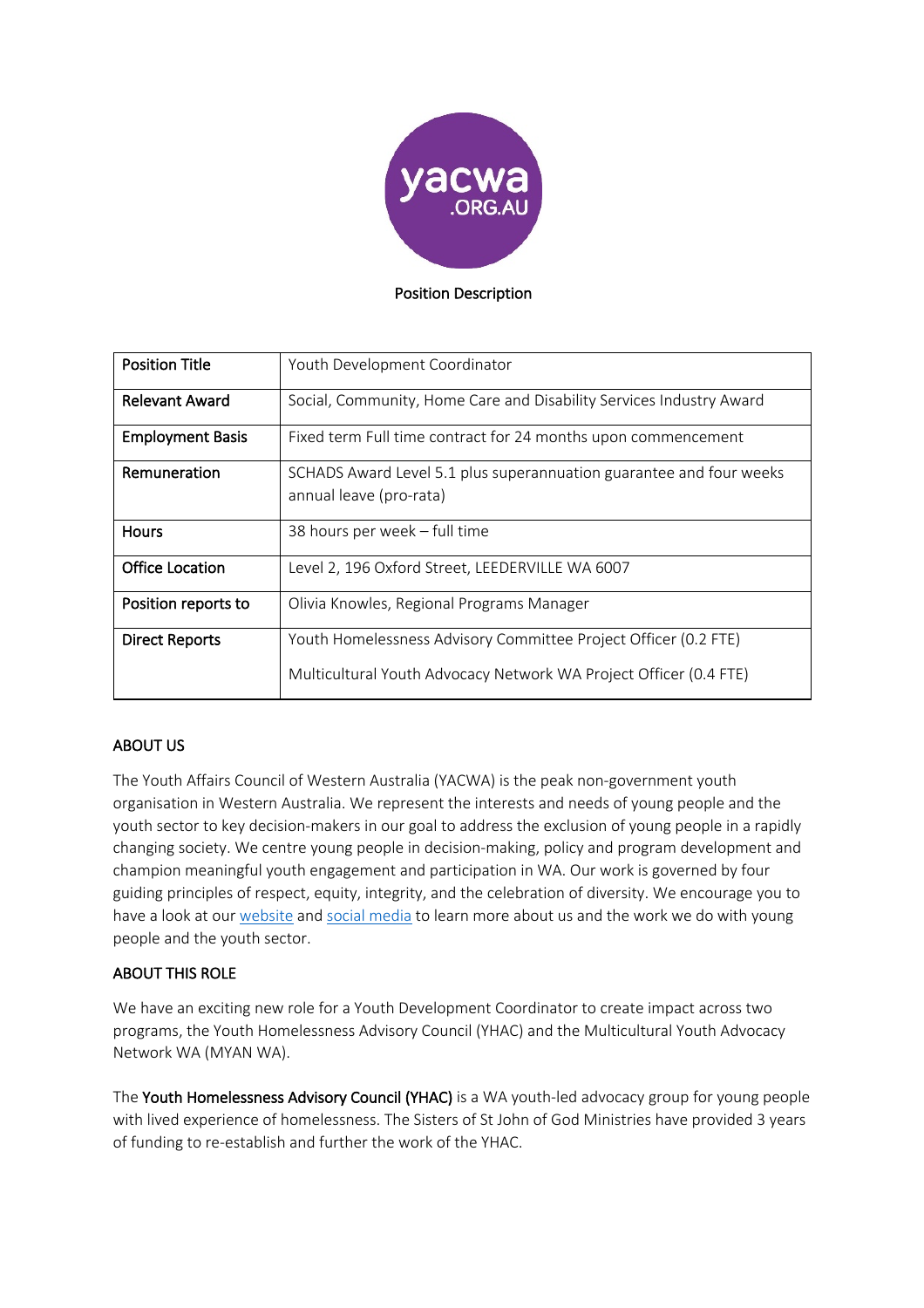The Multicultural Youth Advocacy Network of WA (MYAN WA) provides a voice to the unique issues faced by young people from refugee and migrant backgrounds and ensures that they are integrated into the ongoing advocacy agenda. MYAN WA's mission is to increase positive outcomes for young Western Australians from refugee and migrant backgrounds, through youth empowerment, sector capacity building and advocacy.

To grow and realise the full potential of YHAC and MYAN WA, we are looking for a Coordinator who is passionate about supporting the professional development and leadership of young people to create change, challenge the status quo and improve outcomes for marginalised communities.

You'll be highly motivated and know how to hold space for young people to thrive. We're seeking someone who cares deeply about supporting and amplifying the voices of multicultural young people and young people with lived experience of homelessness. You'll be passionate about building capacity and creating opportunities for young leaders to develop their skills and advocate on issues of importance. You'll enjoy a dynamic work environment, and you'll be self-motivated and flexible to adapt to change. You'll be comfortable managing a 'to-do' list of priorities and nurturing relationships with a broad and diverse range of stakeholders. Your work is grounded in strong ethical practice, and you enjoy using creativity and initiative to grow and deliver projects.

# AREAS OF RESPONSIBILITY

The Youth Development Coordinator will provide leadership and program support for the YHAC Trainee, the YHAC participants and the MYANWA Project Officer. You'll ensure things run smoothly and all project key performance indicators (KPIs) are met across both programs so that we can develop young leaders and co-create impact with the communities we represent.

## Provide Leadership, Support and Mentoring

- You'll provide direct line management to the YHAC Trainee (0.2FTE) and the MYANWA Project Officer (0.4 FTE) and YHAC members (casual hours)
- You'll support, guide and supervise staff in work practice, ethics and duties, and identify opportunities for mentoring and further development
- You'll support and collaborate with the YACWA Leadership team, including contributing to effective strategic planning for continuous improvement and program growth

## Oversee Program Delivery and create positive change

- You'll establish and support the YHAC, including;
	- o Recruiting and supporting up to 8 young people with lived experience to establish the Youth Homelessness Advisory Council
	- o Overseeing the day-to-day operations of YHAC, including directly liaising and supporting YHAC committee members with their professional needs and linking in with other services where more support is necessary
	- o Developing and implementing a tailored training program for the YHAC members
	- o Supporting the YHAC to undertake service reviews and develop youth homelessness resources
	- o Working alongside the Policy and Advocacy team to support YHAC to actively engage in advocacy ie. policy, program and strategy development
- You'll work with the MYAN WA Project Officer to support migrant and refugee young people and sector development through forums, leadership and capacity-building initiatives and funded projects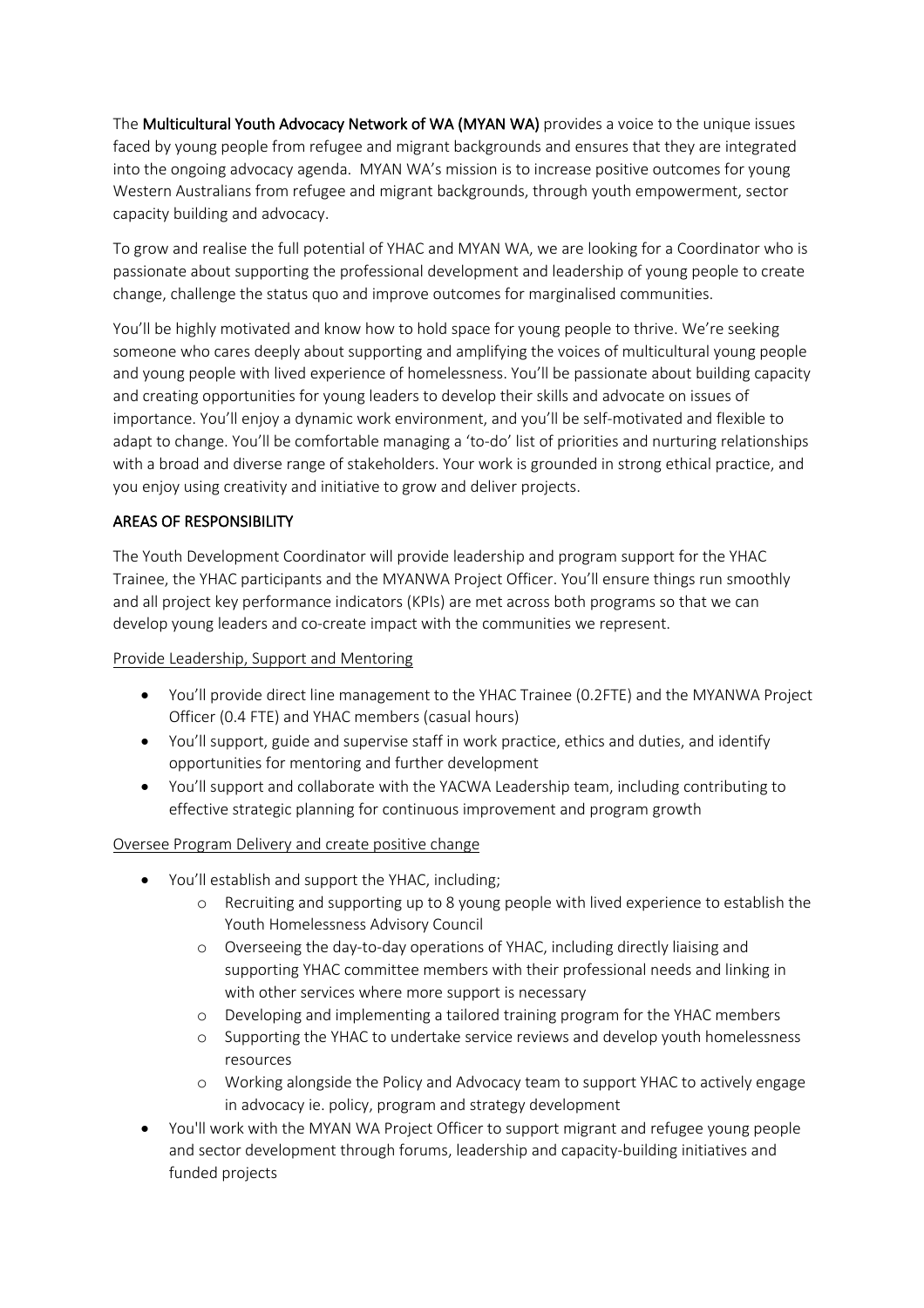You'll build and nurture collaborative relationships with a range of stakeholders, including young people, community organisations, government departments, agencies working with young people experiencing homelessness, and migrant and refugee communities.

## General Responsibilities

- You'll enjoy supporting and participating in a team culture that values collaboration, continuous improvement, growth and feedback
- You're willing to contribute your ideas and experience across other portfolio areas in the organisation where required, to support the overall objectives of YACWA

You'll attend and participate in team meetings and other meetings as required

# SELECTION CRITERIA

*Even if you don't feel you meet all the selection criteria, we would love to hear from you and welcome your application. We also recognise the importance and unique expertise that comes with community connections, cultural qualifications and lived experience and encourage applicants who bring these to the table.*

- You understand youth issues and the community services sector in WA, in particular issues relating to young people experiencing homelessness and for refugee and migrant young people living in WA
- You have experience working with young people with complex needs including mental health, disability, homelessness, and young people from refugee and migrant backgrounds, particularly within a community sector setting
- You can work effectively as part of a team, and can assume responsibility and a leadership role, including the capacity and experience to provide staff supervision
- You have sound organisational and project planning and delivery skills, including the ability to manage your time and prioritise tasks, and establish systems for data collection and monitoring
- You have strong communication skills, both written and spoken, including the ability to write reports and communicate with a variety of audiences
- You have a good working knowledge of Microsoft Office 365 suite
- You have highly developed interpersonal and conflict resolution skills
- You are committed to inclusive practice, understand intersectionality and value working with staff and young people from a range of backgrounds
- You'll have tertiary qualifications in a relevant field or extensive relevant experience complemented by quality in-service training

## DESIRABLE CRITERIA

- An understanding of practice philosophies and concepts such as Recovery, Trauma-Informed, Person-Centred
- Understanding of and alignment with the WA Youth Work Code of Ethics
- Understanding of Child Safe principles
- Networks in the housing and homelessness sector and multicultural services sector